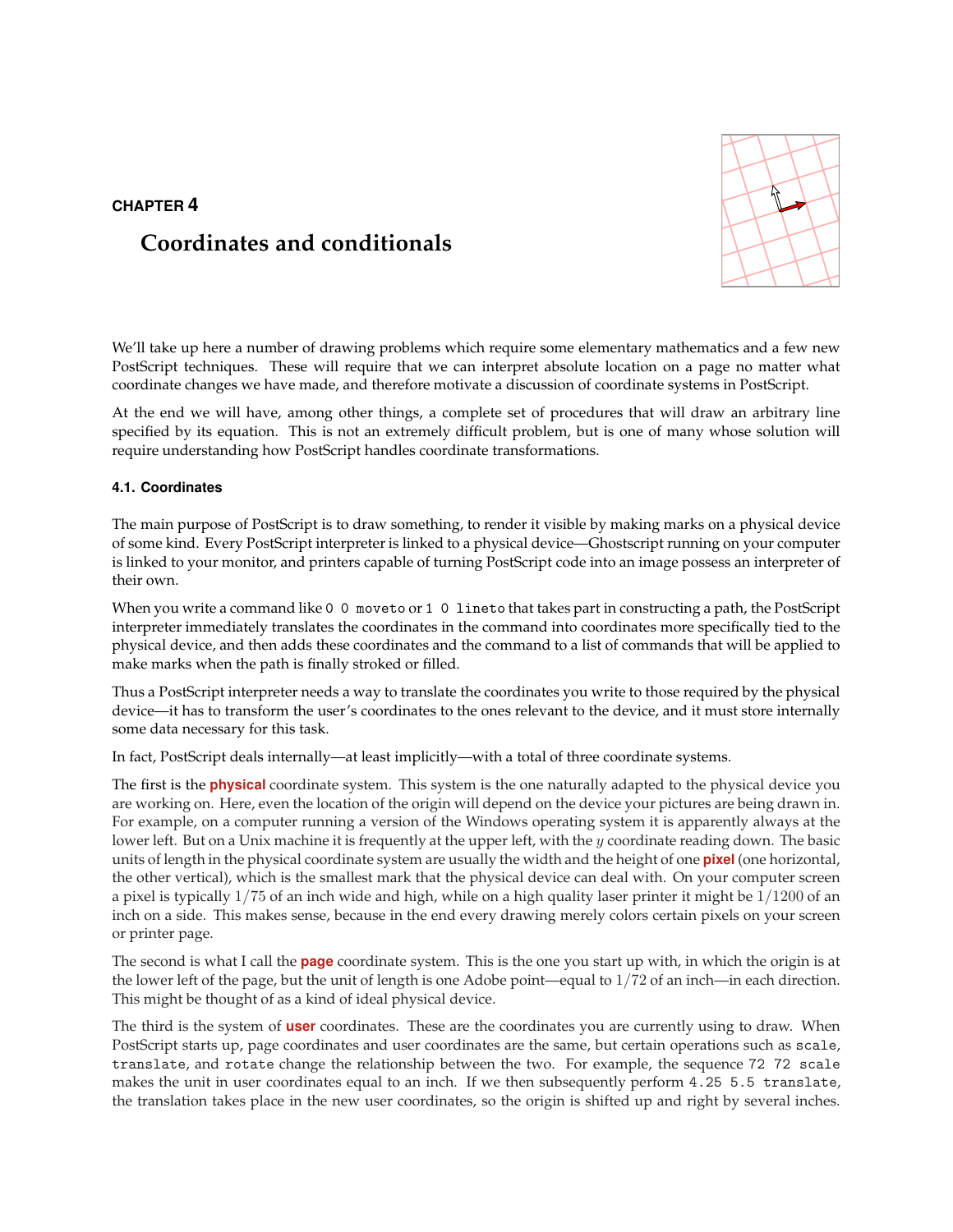This is the same as if we had done 306 396 translate before we scaled to inches, since  $306 = 4.25 \cdot 72$  and  $396 = 5.5 \cdot 72.$ 

At all times, PostScript maintains internally the data required to change from user to physical coordinates, and implicitly the data required to change from user to page coordinates as well. The formula used to transform coordinates from one system to another involves six numbers, and looks like this:

$$
x_{\text{physical}} = ax_{\text{user}} + cy_{\text{user}} + e
$$

$$
y_{\text{physical}} = bx_{\text{user}} + dy_{\text{user}} + f
$$

PostScript stores these six numbers  $a$ ,  $b$ , etc. in a data structure we shall see more of a bit later.

Coordinate changes like this are called **affine coordinate transformations**. An affine transformation is a combination of a **linear transformation** with a shift of the origin. One good way to write the formula for an affine coordinate transformation is in terms of a matrix:

$$
[x_{\bullet} \quad y_{\bullet}] = [x \quad y] \begin{bmatrix} a & b \\ c & d \end{bmatrix} + [e \quad f].
$$

The  $2 \times 2$  matrix is called the **linear** component of the coordinate transformation, and the vector added on is called its **translation** component. The translation component records where the origin is transformed to, and the linear component records how relative positions are transformed.

Affine transformations are characterized by the geometric property that they take lines to lines. They also have the stronger property that they take parallel lines to parallel lines. Linear transformations have in addition the property that they take the origin to itself. The following can indeed be rigorously proven:

• An affine transformation of the plane takes lines to lines and parallel lines tp parallel lines. Conversely, any transformation of the plane with these properties is an affine transformation.

Later on, we shall see also a third class of transformations of the plane called **projective transformations** (related to perspective viewing). These are not built into PostScript as affine transformations are.

I have said that PostScript uses six numbers to transform user coordinates to physical coordinates, and that these six numbers change if you put in commands like scale, translate, and rotate. It might be useful to track how things go as a program proceeds. In this example, I'll assume that the physical coordinates are the same as page coordinates. When PostScript starts up the user coordinates  $(x_0, y_0)$  are the same as page coordinates.

$$
x_{\text{page}} = x_0
$$
  

$$
y_{\text{page}} = y_0.
$$

or

$$
[x_{\text{page}} \quad y_{\text{page}}] = [x_0 \quad y_0] \begin{bmatrix} 1 & 0 \\ 0 & 1 \end{bmatrix}.
$$

If we perform 306 396 translate, we find ourselves with new coordinates  $(x_1, y_1)$ . The page coordinates of the new origin are (306, 396). The command sequence x y moveto now refers to the point which in page coordinates is  $(x + 306, y + 396)$ . We thus have

$$
[x_0 \quad y_0] = [x_1 \quad y_1] + [306 \quad 396]
$$

or

$$
\begin{bmatrix} x_{\text{page}} & y_{\text{page}} \end{bmatrix} = \begin{bmatrix} x_1 & y_1 \end{bmatrix} \begin{bmatrix} 1 & 0 \\ 0 & 1 \end{bmatrix} + \begin{bmatrix} 306 & 396 \end{bmatrix}.
$$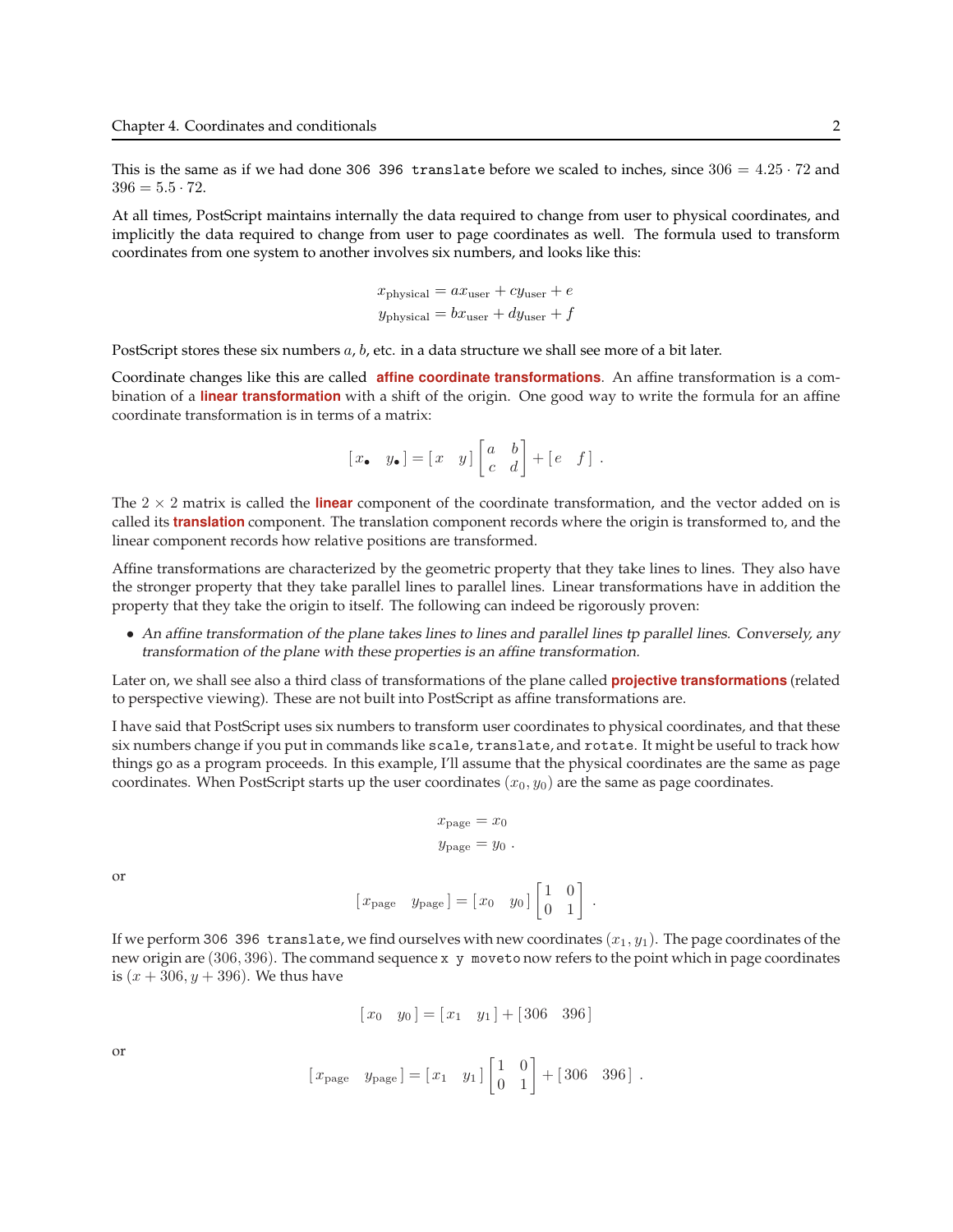If we now perform 72 72 scale, we find ourselves with a new coordinate system  $(x_2, y_2)$ . The origin doesn't change, but the command 1 1 moveto moves to the point which was  $(72, 72)$  a moment ago, and  $(72 + 306, 72 + 12)$ 396) before that.

$$
\begin{bmatrix} x_1 & y_1 \end{bmatrix} = \begin{bmatrix} x_2 & y_2 \end{bmatrix} \begin{bmatrix} 72 & 0 \\ 0 & 72 \end{bmatrix}
$$

or

$$
[x_{\text{page}} \quad y_{\text{page}}] = [x_2 \quad y_2] \begin{bmatrix} 72 & 0 \\ 0 & 72 \end{bmatrix} + [306 \quad 396] .
$$

If we now put in 90 rotate we have new coordinates  $(x_3, y_3)$ . The command 1 1 moveto moves to the point which was  $(-1, 1)$  a moment ago.

$$
\begin{bmatrix} x_2 & y_2 \end{bmatrix} = \begin{bmatrix} x_3 & y_3 \end{bmatrix} \begin{bmatrix} 0 & 1 \\ -1 & 0 \end{bmatrix}
$$

or

$$
\begin{bmatrix} x_{\text{page}} & y_{\text{page}} \end{bmatrix} = \begin{bmatrix} x_3 & y_3 \end{bmatrix} \begin{bmatrix} 0 & 1 \\ -1 & 0 \end{bmatrix} \begin{bmatrix} 72 & 0 \\ 0 & 72 \end{bmatrix} + \begin{bmatrix} 306 & 396 \end{bmatrix}
$$

$$
= \begin{bmatrix} x_3 & y_3 \end{bmatrix} \begin{bmatrix} 0 & 72 \\ -72 & 0 \end{bmatrix} + \begin{bmatrix} 306 & 396 \end{bmatrix}.
$$

The point is that coordinate changes accumulate. We'll see later (in §5) more about how this works.

## **4.2. How PostScript stores coordinate transformations**

The data determining an affine coordinate change

$$
[\mathbf{x}, \quad y_{\bullet}] = [\mathbf{x} \quad y] \begin{bmatrix} a & b \\ c & d \end{bmatrix} + [\mathbf{e} \quad \mathbf{f}]
$$

are stored in PostScript in an **array** [a b c d e f] of length six, which it calls a **matrix**. (We'll look at arrays in more detail in the next chapter, and we'll see in a short while why the word 'matrix' is used.) PostScript has several operators which allow you to find out what these arrays are, and to manipulate them.

```
Command sequence Effect
matrix currentmatrix Puts the current transformation matrix on the stack
```
There are good reasons why this is a little more complicated than you might expect. The **current transformation matrix** or **CTM** holds data giving the current transformation from user to physical coordinates. Here the command matrix puts an array [1 0 0 1 0 0] on the stack (the identity transformation), and currentmatrix stores the current transformation matrix entries in this array. The way this works might seem a bit strange, but it restricts us from manipulating the CTM too carelessly.

For example, we might try this at the beginning of a program and get

```
matrix currentmatrix ==
[1.33333 0 0 1.33333 0 0 ]
```
The difference between = and ==, which both pop and display the top of the stack, is that the second displays the contents of arrays, which is what we want to do here, while = does not.

The output we get here depends strongly on what kind of machine we are working on. The one here was a laptop running Windows 95. Windows 95 puts a coordinate system in every window with the origin at lower left, with one unit of length equal to the width of a pixel. The origin is thus the same as that of the default PostScript coordinate system, but the unit size might not match. In fact, we can read off from what we see here that on my laptop that one Adobe point is 4/3 pixels wide.

#### **Exercise 4.1.** What is the screen resolution of this machine in DPI (dots per inch)?

As we perform various coordinate changes, the CTM will change drastically. But we can always recover what it was at start-up by using the command defaultmatrix.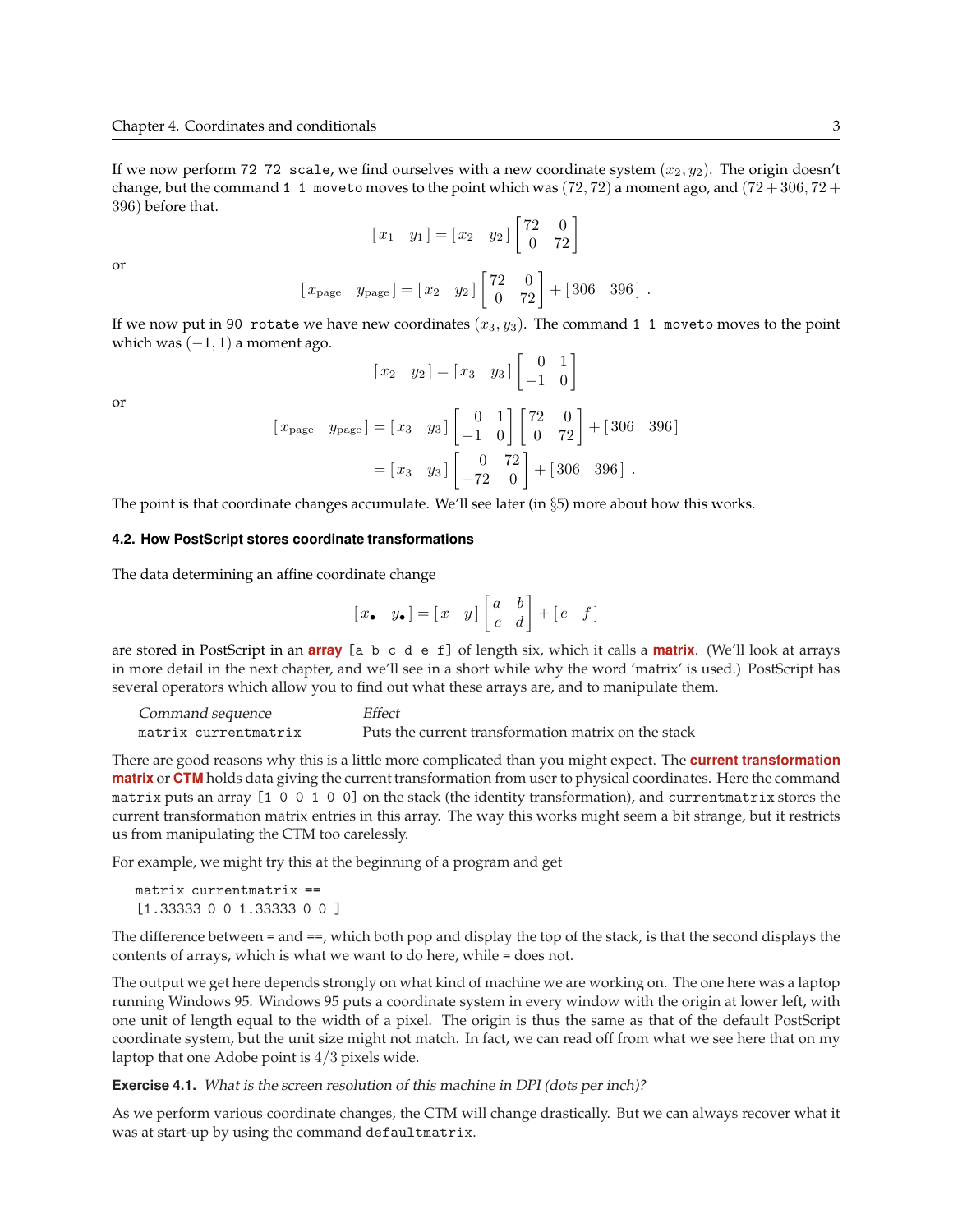matrix defaultmatrix Puts the original transformation matrix on the stack

The **default matrix** holds the transformation from page to physical coordinates. Thus at the start of a PostScript program, the commands defaultmatrix and currentmatrix will have the same effect.

We can solve the equations

$$
\begin{bmatrix} x & \mathbf{y} \\ \mathbf{y} & \mathbf{y} \end{bmatrix} = \begin{bmatrix} x & \mathbf{y} \end{bmatrix} \begin{bmatrix} a & b \\ c & d \end{bmatrix} + \begin{bmatrix} e & f \end{bmatrix}
$$

for x and y in terms of  $x_{\bullet}$  and  $y_{\bullet}$ . The transformation taking  $x_{\bullet}$  and  $y_{\bullet}$  to x and y is the transformation **inverse** to the original. Explicitly, from

$$
P_\bullet = PA + v
$$

we get

$$
P = P_{\bullet}A^{-1} - vA^{-1}
$$

so it is again an affine transformation. PostScript has an operator that calculates it. The composition of two affine transformations is also an affine transformation that PostScript can calculate:

| M matrix invertmatrix   | Puts the transformation matrix inverse to $M$ on the stack |
|-------------------------|------------------------------------------------------------|
| A B matrix concatmatrix | Puts the product AB on the stack                           |

Here,  $M$ ,  $A$ ,  $B$ , are transformation 'matrices'—arrays of 6 numbers.

Thus, the following procedure returns the 'matrix' corresponding to the transformation from user to page coordinates:

```
/user-to-page-matrix {
 matrix currentmatrix
 matrix defaultmatrix
 matrix invertmatrix
 matrix concatmatrix
} def
```
To see why, let  $C$  be the matrix transforming user coordinates to physical coordinates, which we can read off with the command currentmatrix. Let  $D$  be the default matrix we get at start-up.



The transformation from the current user coordinate system to the original one is therefore the matrix product  $CD^{-1}$ : C takes user coordinates to physical ones, and the inverse of D takes these back to page coordinates.

For most purposes, you will not need to use invertmatrix or concatmatrix. The transformation from user to physical coordinates, and back again, can be carried out explicitly in PostScript with the commands transform and itransform. At any point in a program the sequence x y transform will return the physical coordinates of the point whose user coordinates are  $(x, y)$ , and the sequence x y itransform will return the user coordinates of the point whose physical coordinates are  $(x, y)$ . If m is a matrix then

## x y m transform

will transform  $(x, y)$  by  $m$ , and similarly for x y m itransform. Thus

x y transform matrix defaultmatrix itransform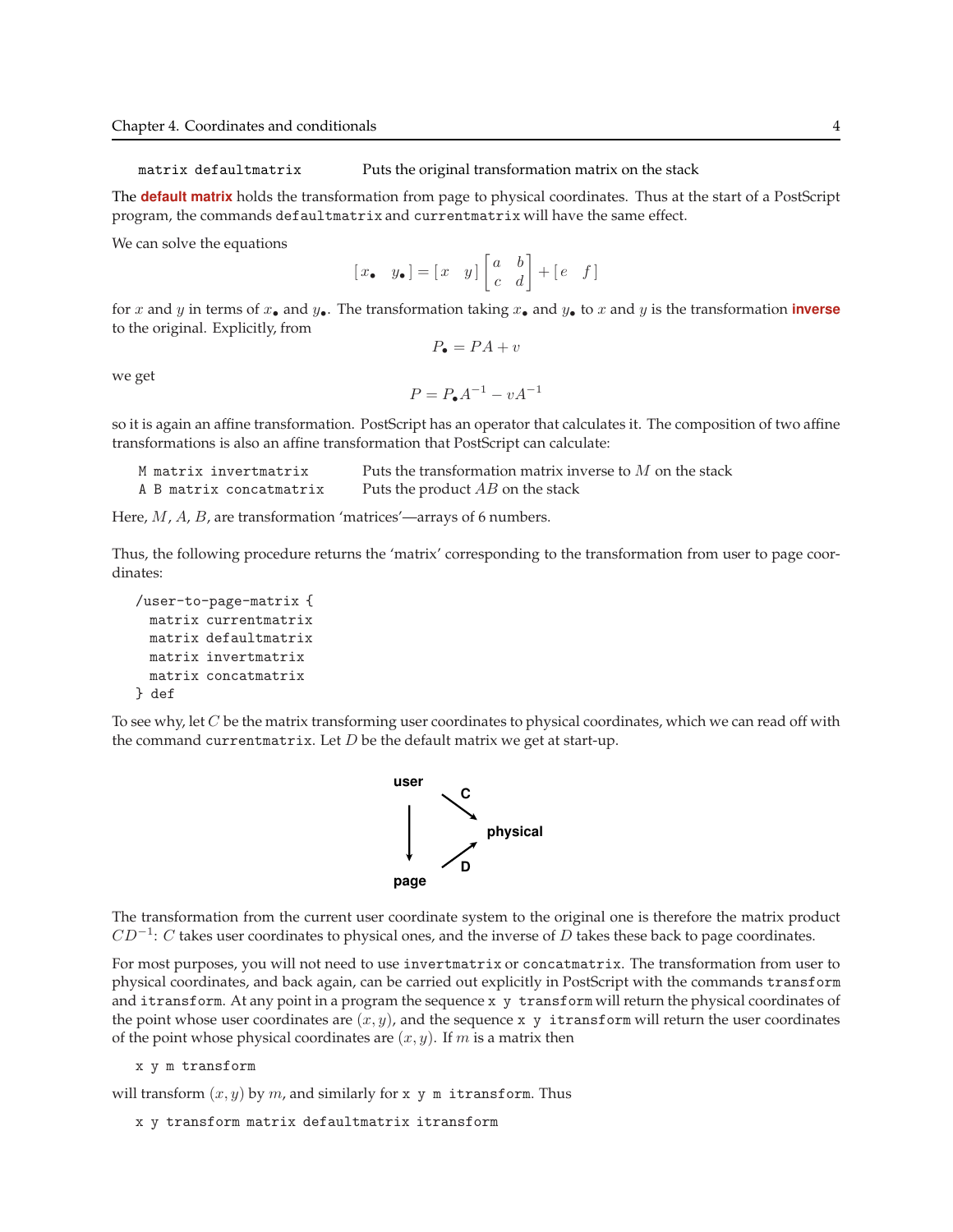will return the page coordinates of  $(x, y)$ .

The operators transform and itransform are somewhat unusual among PostScript operators in that their effect depends on the type of data on the stack when they are used. You, too, can define procedures that behave like this, by using the type operator to see what kind of stuff is on the stack before acting.

**Exercise 4.2.** Write a procedure page-to-user with two arguments x y which returns on the stack the user coordinates of the point whose page coordinates are x y. And also user-to-page.

## **4.3. Picturing the coordinate system**

In trying to understand how things work with coordinate changes, it might be helpful to show some pictures of the two coordinate systems, the user's and the page's, in different circumstances. (Recall that the page coordinate system is for a kind of imaginary physical device.)

The basic geometric property of an affine transformation is that it takes parallelograms to parallelograms, and so does its inverse. Here are several pictures of how the process works. On the left in each figure is a sequence of commands, and on the right is how the resulting coordinate grid lies over the page.



In this figure, the user unit is one inch, and a grid at that spacing is drawn at the right.

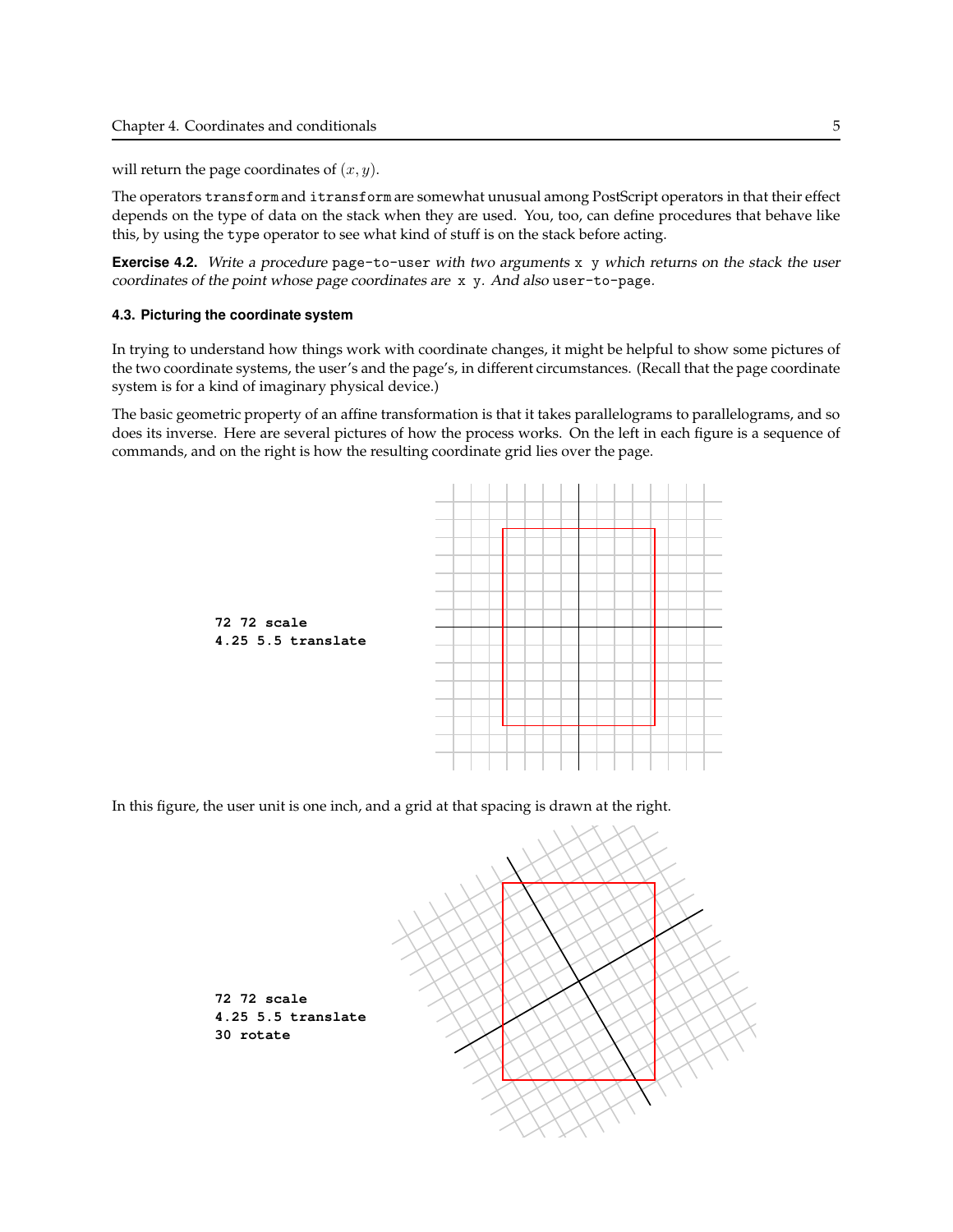A line drawn in user coordinates is drawn on the page after rotation of  $30^{\circ}$  relative to what it was drawn as before.



A combination of rotations and scales can have odd effects after a scale where the x-scale and the  $y$ -scale are distinct. This is non-intuitive, but happens because after such a scale rotations take place in that skewed metric.

#### **4.4. Moving into three dimensions**

It turns out to be convenient, when working with affine transformations in two dimensions, to relate them to linear transformations in three dimensions.

The basic idea is to associate to each point  $(x, y)$  in 2D the point  $(x, y, 1)$  in 3D. In other words, we are embedding the two-dimensional  $(x, y)$  plane in three dimensions by shifting it up one unit in height. The main point is that the affine 2D transformation

$$
[\mathbf{x}, \quad y_{\bullet}] = [\mathbf{x} \quad y] \begin{bmatrix} a & b \\ c & d \end{bmatrix} + [\mathbf{e} \quad f]
$$

can be rewritten in terms of the linear 3D transformation

$$
\begin{bmatrix} x_{\bullet} & y_{\bullet} & 1 \end{bmatrix} = \begin{bmatrix} x & y & 1 \end{bmatrix} \begin{bmatrix} a & b & 0 \\ c & d & 0 \\ e & f & 1 \end{bmatrix}.
$$

You should check by explicit calculation to see that this is true. In other words, the special  $3 \times 3$  matrices of the form

$$
\begin{bmatrix} a & b & 0 \\ c & d & 0 \\ e & f & 1 \end{bmatrix}
$$

are essentially affine transformations in two dimensions, if we identify 2D vectors  $[x, y]$  with 3D vectors  $[x, y, 1]$ obtained by tacking on 1 as last coordinate. This identifies the usual 2D plane, not with the plane  $z = 0$ , but with  $z = 1$ . One advantage of this association is that if we perform two affine transformations successively

$$
\begin{aligned}\n\begin{bmatrix} x & y \end{bmatrix} \longmapsto \begin{bmatrix} x_1 & y_1 \end{bmatrix} = \begin{bmatrix} x & y \end{bmatrix} \begin{bmatrix} a & b \\ c & d \end{bmatrix} + \begin{bmatrix} e & f \end{bmatrix} \\
\begin{bmatrix} x_1 & y_1 \end{bmatrix} \longmapsto \begin{bmatrix} x_2 & y_2 \end{bmatrix} = \begin{bmatrix} x_1 & y_1 \end{bmatrix} \begin{bmatrix} a_1 & b_1 \\ c_1 & d_1 \end{bmatrix} + \begin{bmatrix} e_1 & f_1 \end{bmatrix}\n\end{aligned}
$$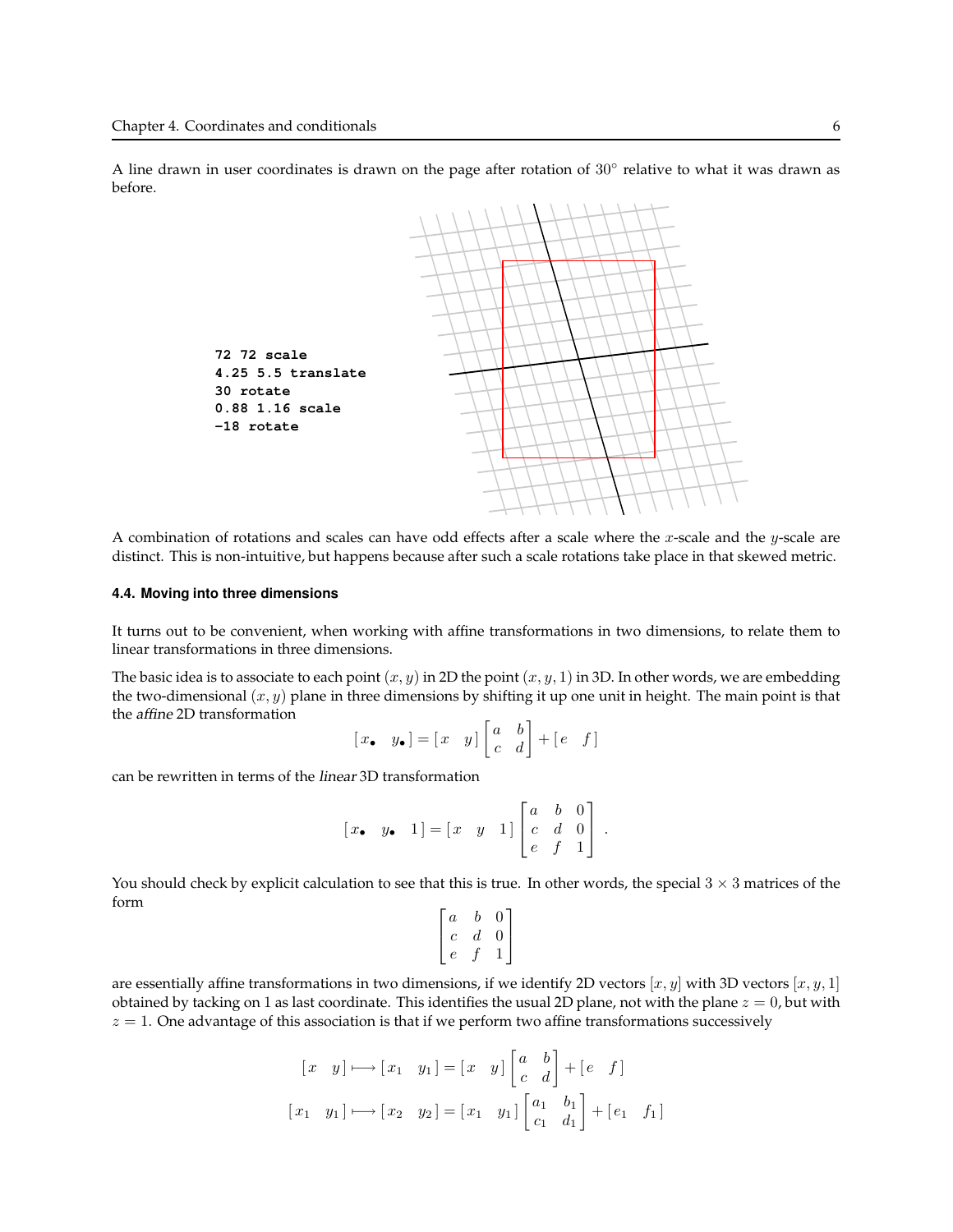then the composition of the two corresponds to the product of the two associate  $3 \times 3$  matrices

$$
\begin{bmatrix} a & b & 0 \ c & d & 0 \ e & f & 1 \end{bmatrix} \begin{bmatrix} a_1 & b_1 & 0 \ c_1 & d_1 & 0 \ e_1 & f_1 & 1 \end{bmatrix}.
$$

This makes the rule for calculating the composition of affine transformations relatively easy to remember.

There are other advantages to moving 2D points into 3D. A big one involves calculating the effect of coordinate changes on the equations of lines. For example, the line  $x+y-100 = 0$  is visible in the default coordinate system as a line that crosses the screen at lower left from  $(0, 100)$  to  $(100, 0)$ . If we then 100 50 translate we will be operating in a new coordinate system where the new origin is at the point that used to be (100, 50). The line that was formerly  $x + y - 100 = 0$  will have a new equation in the new coordinates.



The line itself is something that doesn't change—in practical terms it's that same collection of pixels at the lower left—but its representation by an equation will change. What is the new equation? We have

$$
x_{\bullet} = x - 100, \quad y_{\bullet} = y - 50
$$

so

$$
x + y - 100 = (x• + 100) + (y• + 50) - 100 = x• + y• - 50.
$$

Now let's look at the general case. The equation of the line

$$
Ax + By + C = 0
$$

can be expressed purely in terms of matrix multiplication as

$$
\begin{bmatrix} x & y & 1 \end{bmatrix} \begin{bmatrix} A \\ B \\ C \end{bmatrix} = 0 \, .
$$

This makes it simple to answer the following question:

• Suppose we perform an affine coordinate change

$$
[x \quad y] \longmapsto [x \bullet \ y \bullet] = [x \quad y] \begin{bmatrix} a & b \\ c & d \end{bmatrix} + [e \quad f].
$$

If the equation of a line in  $(x, y)$  coordinates is  $Ax + By + C = 0$ , what is it in terms of  $(x_*, y_*)$  coordinates? For example, if we choose new coordinates to be the old ones rotated by  $90^{\circ}$ , then the old x-axis becomes the new y-axis, and vice-versa.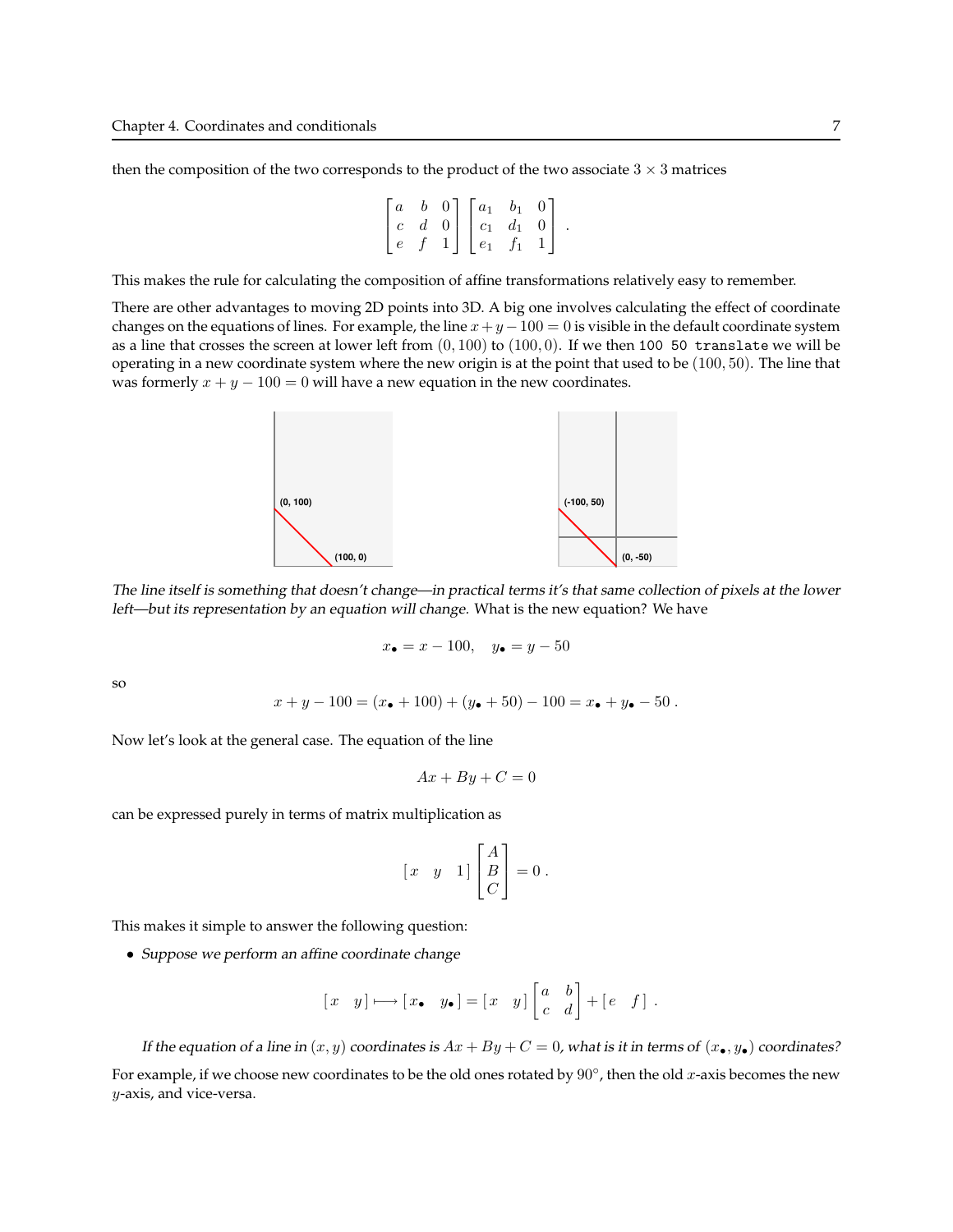How to answer the question? The equation we start with is

$$
\begin{bmatrix} x & y & 1 \end{bmatrix} \begin{bmatrix} A \\ B \\ C \end{bmatrix} = 0 \, .
$$

We have

$$
[x, y, 1] = [x, y, 1] \begin{bmatrix} a & b & 0 \\ c & d & 0 \\ e & f & 1 \end{bmatrix}, \quad [x, y, 1] = [x, y, 1] \begin{bmatrix} a & b & 0 \\ c & d & 0 \\ e & f & 1 \end{bmatrix}^{-1}
$$

therefore

$$
Ax + By + C = \begin{bmatrix} x & y & 1 \end{bmatrix} \begin{bmatrix} A \\ B \\ C \end{bmatrix}
$$

$$
= \begin{bmatrix} x & y & 1 \end{bmatrix} \begin{bmatrix} a & b & 0 \\ c & d & 0 \\ e & f & 1 \end{bmatrix}^{-1} \begin{bmatrix} A \\ B \\ C \end{bmatrix}
$$

$$
= \begin{bmatrix} x & y & 1 \\ -a & x & b \end{bmatrix} \begin{bmatrix} A & A \\ B & A \\ C & D \end{bmatrix}
$$

$$
= A \cdot x + B \cdot y + C \cdot
$$

if

$$
\begin{bmatrix} A_{\bullet} \\ B_{\bullet} \\ C_{\bullet} \end{bmatrix} = \begin{bmatrix} a & b & 0 \\ c & d & 0 \\ e & f & 1 \end{bmatrix}^{-1} \begin{bmatrix} A \\ B \\ C \end{bmatrix}.
$$

To summarize:

• If we change coordinates according to the formula

$$
\begin{bmatrix} x_{\bullet} & y_{\bullet} & 1 \end{bmatrix} = \begin{bmatrix} x & y & 1 \end{bmatrix} \begin{bmatrix} a & b & 0 \\ c & d & 0 \\ e & f & 1 \end{bmatrix}
$$

then the line  $Ax + By + C = 0$  is the same as the line  $A_{\bullet}x_{\bullet} + B_{\bullet}y_{\bullet} + C_{\bullet} = 0$ , where

$$
\begin{bmatrix} A_{\bullet} \\ B_{\bullet} \\ C_{\bullet} \end{bmatrix} = \begin{bmatrix} a & b & 0 \\ c & d & 0 \\ e & f & 1 \end{bmatrix}^{-1} \begin{bmatrix} A \\ B \\ C \end{bmatrix}.
$$

To go with this result, it is useful to know that

$$
\left[ \begin{matrix} A & 0 \\ v & 1 \end{matrix} \right]^{-1} = \left[ \begin{matrix} A^{-1} & 0 \\ -vA^{-1} & 1 \end{matrix} \right]
$$

as you can check by multiplying. Here  $A$  is a  $2\times 2$  matrix and  $v$  a row vector. It is also useful to know that

$$
\left[ \begin{matrix} a & c \\ b & d \end{matrix} \right]^{-1} = \left[ \begin{matrix} d/\Delta & -c/\Delta \\ -b/\Delta & a/\Delta \end{matrix} \right], \qquad \Delta = ad-bc \; .
$$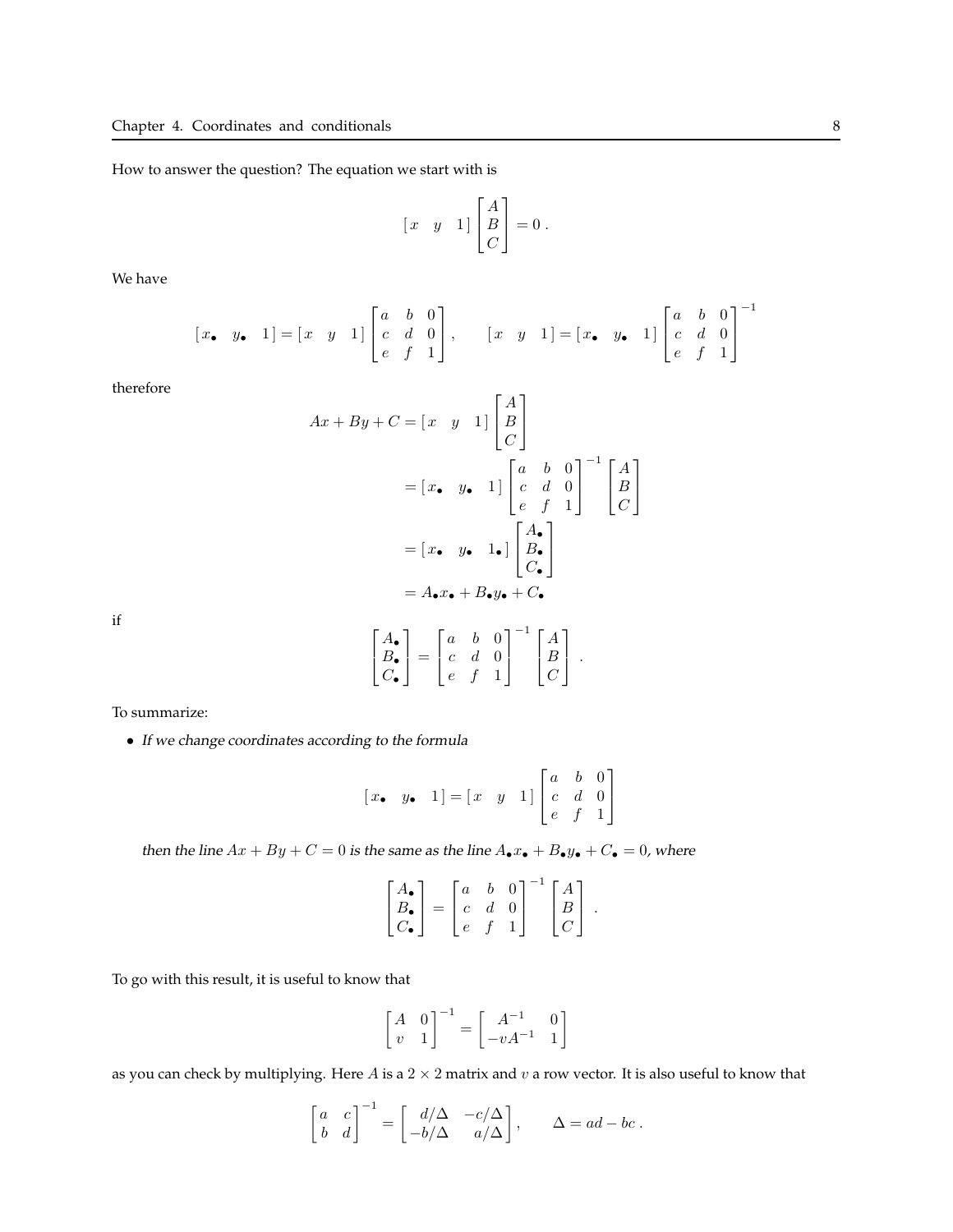Here is a PostScript procedure which has two arguments, a 'matrix'  $M$  and and array of three numbers  $A$ ,  $B$ , and C, which returns on the stack the array of three numbers  $A_{\bullet}$ ,  $B_{\bullet}$ ,  $C_{\bullet}$  which go in the equation for the transform under M of the line  $Ax + By + C = 0$ . The procedure starts by removing its components. It begins this with a short command sequence aload pop which spills out the array onto the stack, in order. (The operator aload puts the array itself on the stack as well, and pop gets rid of it.)

```
/transform-line { 1 dict begin
 aload pop
 /C exch def
 /B exch def
 /A exch def
 /M exch def
 /Minv M matrix invertmatrix def
  [
   A Minv 0 get mul B Minv 1 get mul add
   A Minv 2 get mul B Minv 3 get mul add
   A Minv 4 get mul B Minv 5 get mul add C add
 ]
 end } def
```
This is the first time arrays have been dealt with directly in this book. In order to understand this program, you should know that

- (1) the items in a PostScript array are indexed starting with 0;
- (2) if  $A$  is an array in PostScript, then  $A$  i get returns the *i*-th element of  $A$ .

**Exercise 4.3.** If we set

 $x_{\bullet} = x + 3, \quad y_{\bullet} = y - 2$ 

what is the equation in  $(x_{\bullet}, y_{\bullet})$  of the line  $x + y = 1$ ?

**Exercise 4.4.** If we set

$$
x_{\bullet} = -y + 3, \quad y_{\bullet} = x - 2
$$

what is the equation in  $(x_{\bullet}, y_{\bullet})$  of the line  $x + y = 1$ ?

**Exercise 4.5.** If we set

 $x_{\bullet} = x - y + 1, \quad y_{\bullet} = x + y - 1$ 

what is the equation in  $(x_{\bullet}, y_{\bullet})$  of the line  $x + y = 1$ ?

#### **4.5. How coordinate changes are made**

Let's look more closely at how PostScript makes coordinate changes.

Suppose we are working with a coordinate system  $(x_{\bullet}, y_{\bullet})$ . After a scale change

2 3 scale

we'll have new coordinates  $(x, y)$ . What is the relationship between new and old? One unit along the x-axis in the new system spans two in the old, and one along the y-axis spans three of the old. In other words

$$
x_{\bullet} = 2x
$$

$$
y_{\bullet} = 3y
$$

or

$$
\begin{bmatrix} x & y \\ y & z \end{bmatrix} = \begin{bmatrix} x & y \end{bmatrix} \begin{bmatrix} 2 & 0 \\ 0 & 3 \end{bmatrix}
$$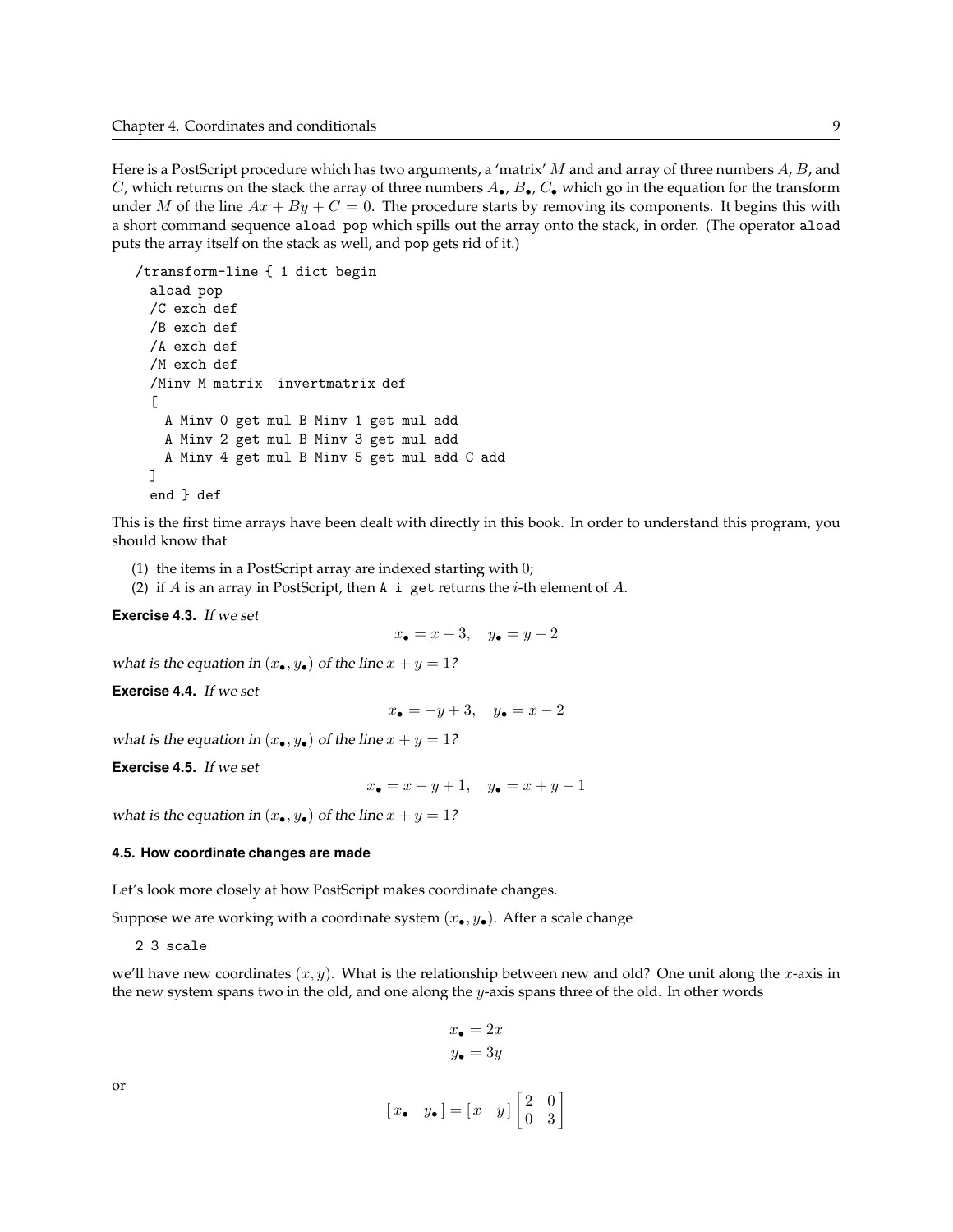or

$$
\begin{bmatrix} x_{\bullet} & y_{\bullet} & 1 \end{bmatrix} = \begin{bmatrix} x & y & 1 \end{bmatrix} \begin{bmatrix} 2 & 0 & 0 \\ 0 & 3 & 0 \\ 0 & 0 & 1 \end{bmatrix}.
$$

If  $T_{\bullet}$  is the original CTM then

$$
\begin{bmatrix} x_{\bullet} & y_{\bullet} & 1 \end{bmatrix} T_{\bullet} = \begin{bmatrix} x_{\text{physical}} & y_{\text{physical}} & 1 \end{bmatrix}
$$

and for the new coordinates we have

$$
\begin{bmatrix} x & y & 1 \end{bmatrix} \begin{bmatrix} 2 & 0 & 0 \\ 0 & 3 & 0 \\ 0 & 0 & 1 \end{bmatrix} T_{\bullet} = \begin{bmatrix} x_{\text{physical}} & y_{\text{physical}} & 1 \end{bmatrix}
$$

so that the new CTM is

$$
T = \begin{bmatrix} 2 & 0 & 0 \\ 0 & 3 & 0 \\ 0 & 0 & 1 \end{bmatrix} T_{\bullet}.
$$

This is the general pattern. To each of the basic coordinate-changing commands in PostScript corresponds a  $3 \times 3$ matrix, according to the transformation from new coordinates to old ones:

 $\overline{a}$ 

| a b scale     | $\begin{bmatrix} a & 0 & 0 \\ 0 & b & 0 \\ 0 & 0 & 1 \end{bmatrix}$                      |
|---------------|------------------------------------------------------------------------------------------|
| x rotate      | $\begin{bmatrix} \cos x & \sin x & 0 \\ -\sin x & \cos x & 0 \\ 0 & 0 & 1 \end{bmatrix}$ |
| a b translate | $\begin{bmatrix} 1 & 0 & 0 \\ 0 & 1 & 0 \\ a & b & 1 \end{bmatrix}$                      |

The effect of applying one of these commands is to multiply the current transformation matrix on the left by the appropriate matrix.

You can perform such a matrix multiplication explicitly in PostScript. The command sequence

[a b c d e f] concat

has the effect of multiplying the CTM on the left by

$$
\begin{bmatrix} a & b & 0 \\ c & d & 0 \\ e & f & 1 \end{bmatrix}.
$$

You will rarely want to do this. Normally a combination of rotations, scales, and translations will suffice. In fact, every affine transformation can be expressed as such a combination, although it is not quite trivial to find it.

**Exercise 4.6.** After operations

```
72 72 scale
4 5 translate
30 rotate
```
what is the user-to-page coordinate transformation matrix?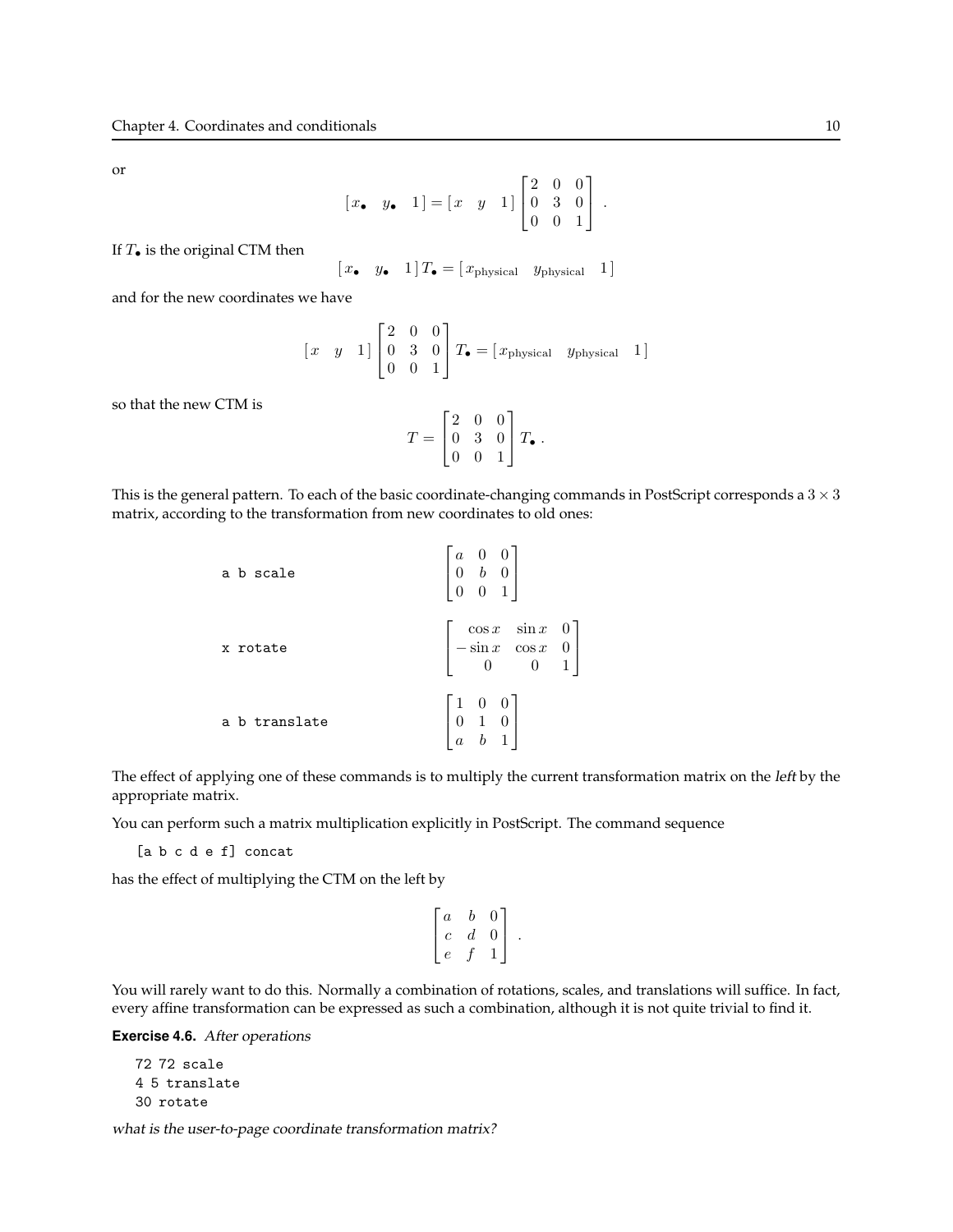**Exercise 4.7.** Any  $2 \times 2$  matrix A may be expressed as

$$
A = R_1 \begin{bmatrix} s & t \end{bmatrix} R_2
$$

where  $R_1$  and  $R_2$  are rotation matrices. How to find these factors? Write

$$
{}^{t}A A = {}^{t}R_2 {}^{t}S {}^{t}R_1 R_1 S R_2
$$

$$
= R_2^{-1} S^2 R_2
$$

since  $R^{-1} = {}^t\!R$  for a rotation matrix  $R$ . and  ${}^t\!S = S$ . This means that the diagonal entries of  $S^2$  are the eigenvalues of the symmetric matrix  ${}^t\!A\,A$  and that the rows of  $R_2$  are its eigenvectors. In order to find  $S$  from  $S^2$  the signs of square roots must be chosen. Describe how to do this, and then how to find  $R_1$ . Find this factorization for the shear

$$
\left[\begin{matrix} 1 & 1 \\ & 1 \end{matrix}\right].
$$

Then write <sup>a</sup> PostScript program that combines rotations and scales to draw <sup>a</sup> sheared unit circle around the origin. What shape do you get? Why?

#### **4.6. Drawing infinite lines: conditionals in PostScript**

We have seen that a line can be described by an equation

$$
Ax + By + C = 0.
$$

Recall that the geometrical meaning of the constants A and B is that the direction  $[A, B]$  is perpendicular to the line, as long as the coordinate system is an **orthogonal** one, where the x and y units are the same and their axes perpendicular.

The problem we now want to take up is this:

• We want to make up <sup>a</sup> procedure with <sup>a</sup> single argument, an array of three coordinates [A B C], whose effect is to draw the part of the line  $Ax + By + C = 0$  visible on the page.

I recall that an **argument** for a PostScript procedure is an item put onto the stack just before the procedure itself is called. I recall also that generally the best way to use procedures in PostScript to make figures is to use them to build paths, not to do any of the actual drawing. Thus the procedure we are to design, which I will call mkline, will be used like this

newpath [1 1 1] mkline stroke

if we want to draw the visible part of the line  $x + y + 1 = 0$ .

One reason this is not quite a trivial problem is that we are certainly not able to draw the entire infinite line. There is essentially only one way to draw parts of a line in PostScript, and that is to use moveto and lineto to draw a segment of the line, given two points on it. Therefore, the mathematical problem we are looking at is this: If we are given  $A$ ,  $B$ , and  $C$ , how can we find two points  $P$  and  $Q$  with the property that the line segment between them contains all the visible part of the line  $Ax + By + C = 0$ ? We do not have to worry about whether or not the segment  $PQ$  coincides exactly with the visible part; PostScript will handle naturally the problem of ignoring the parts that are not visible. Of course the visible part of the line will exit the page usually at two points, and if we want to do a really professional job, we can at least think about the more refined problem of finding them. But we'll postpone this approach for now.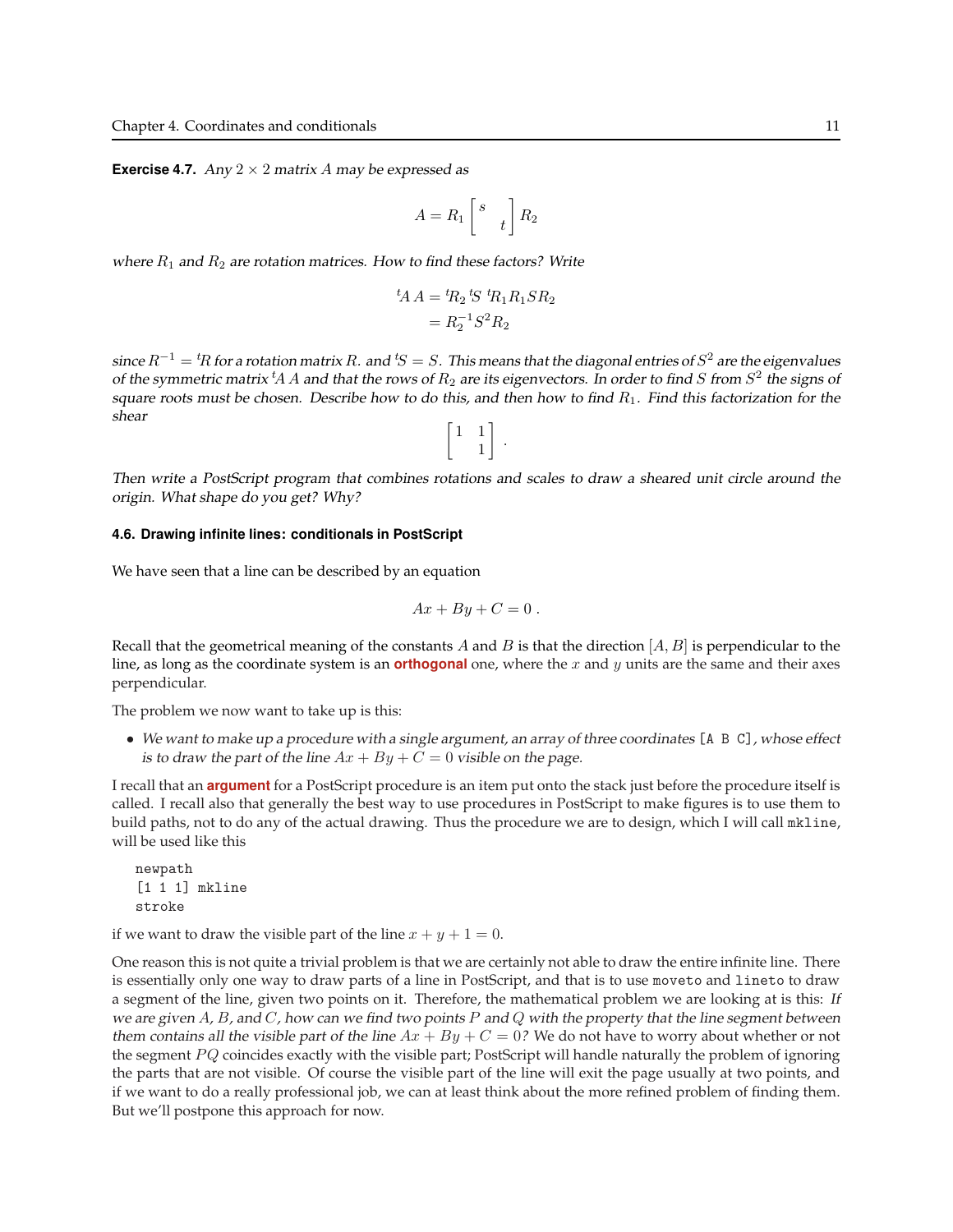Here is the rough idea of our approach: (1) look first at the case where the coordinates system is the initial page coordinate system; (2) reduce the general case to that one.

Suppose for the moment that we are working with page coordinates, with the origin at lower right and units are points. In these circumstances, we shall divide the problem into two cases: (a) that where the line is 'essentially' horizontal; (b) that where it is 'essentially' vertical. We could in fact divide the cases into truly vertical (where  $B = 0$ ) and the rest, but for technical reasons, having B near 0 is almost as bad as having it actually equal to 0. In this scheme, we shall consider a line essentially horizontal if its slope lies between −1 and 1, and otherwise essentially vertical. In other words, we think of it as essentially horizontal if it is more horizontal than vertical. Recalling that if a line has equation  $Ax + By + C = 0$  then the direction  $[A, B]$  is perpendicular to that line, we have the criterion:

• The line  $Ax + By + C = 0$  will be considered 'essentially horizontal' if  $|A| \leq |B|$ , otherwise 'essentially vertical'.

Recall that our coordinate system is in points. The left hand side of the page is therefore at  $x_{\text{left}} = 0$ , the right one at  $x_{\text{right}} = 72 \cdot 8.5 = 612$ . The point is that an essentially horizontal line is guaranteed to intercept both of the lines  $x = x_{\text{left}}$  and  $x = x_{\text{right}}$ . Why? Since A and B cannot both be 0 and  $|A| \leq |B|$  for a horizontal line, we must have  $B \neq 0$  as well. Therefore we can solve to get  $y = (-C - Ax)/B$ , where we choose x to be in turn  $x_{\text{left}}$  and  $x_{\text{right}}$ . In this case, we shall choose for P and Q these intercepts. It may happen that P or Q is not on the edge of the page, and it may even happen that the line segment  $PQ$  is totally invisible, but this doesn't matter. What does matter is that the segment  $PQ$  is guaranteed to contain all of the visible part of the line.



Similarly, an essentially vertical line must intercept the lines across the top and bottom of the page, and in this case  $P$  and  $Q$  shall be these intercepts.

So: we must design a procedure in PostScript that does one thing for essentially horizontal lines, another for essentially vertical ones. We need to use a **test** together with a **conditional** in our procedure.

A test is a command sequence in PostScript which returns one of the **boolean values** true or false on the stack. There are several that we will find useful: le, lt, ge, gt, eq, ne which stand for  $\leq, \leq, \geq, \geq, =$ , and  $\neq$ . They are used backwards, of course. For example, the command sequence

a b lt

will put true on the stack if  $a < b$ , otherwise false.

Here is a sample from a Ghostscript session: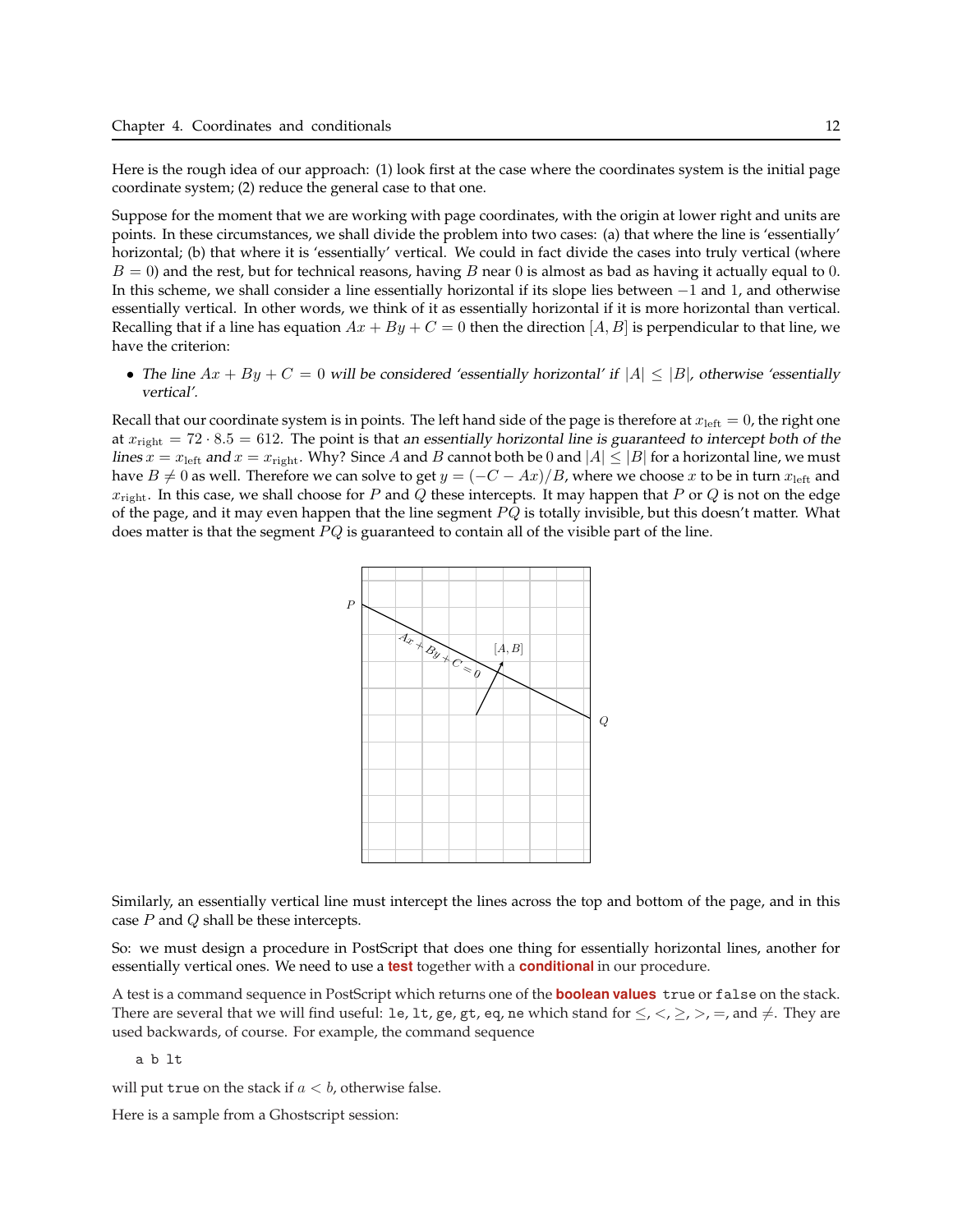1 2  $gt =$ false  $2 1 gt =$ true

A **conditional** is a command sequence that does one thing in some circumstances, something else in others. The most commonly used form of a conditional is this:

```
boolean
{ ... }
{ ... }
ifelse
```
That is to say, we include a few commands to perform a test of some kind, following the test with two procedures and the command ifelse. If the result of the test is true, the first procedure is performed, otherwise the second. Recall that a procedure in PostScript is any sequence of commands, entered on the stack surrounded by { and }.

A slightly simpler form is also possible:

```
boolean
{ ... }
if
```
This performs the procedure if the boolean is true, and otherwise does nothing.

To apply if or ifelse, normally you apply a test of some kind. You can combine tests with and, not, or.

We now have just about everything we need to write the procedure mkline. Actually, for reasons that will become clear in a moment we make up a procedure called segment-page that instead of building the line returns (i.e. leaves on the stack) the two endpoints  $P$  and  $Q$ , as a pair of arrays of two numbers. We need to recall that  $x$  abs returns the absolute value of x.

```
% [A B C] on stack
/segment-page { 1 dict begin
aload pop
/C exch def
/B exch def
/A exch def
A abs B abs le
{
 /xleft 0 def
 /xright 612 def
 /yleft C A xleft mul add B div neg def
  % y = -(C + Ax) / B/yright ... def
  [xleft yleft]
  [xright yright]
}{
  ...
} ifelse
end } def
```
I have left a few blank spots—on purpose.

**Exercise 4.8.** Fill in the ... to get a working procedure. Demonstrate it with a few samples.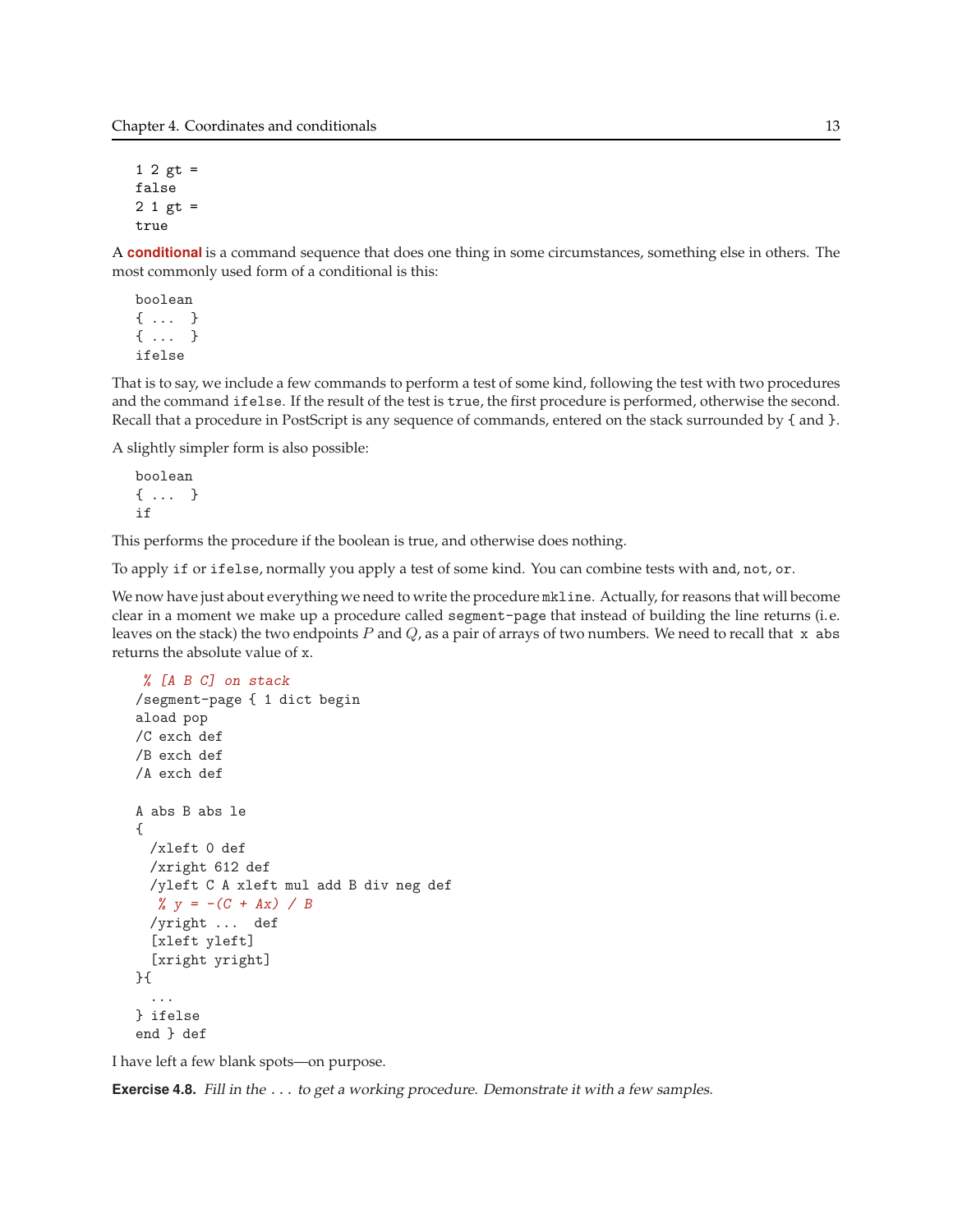**Exercise 4.9.** Show how to use this procedure in a program that draws the line  $113x + 141y - 300$  in page coordinates.

Now we cease to assume that we are dealing with page coordinates. We would like to make up a similar procedure that works no matter what the user coordinates are. So we are looking for a procedure with a single array argument [A B C] that builds in the current coordinate system, no matter what it may be, a line segment including all of the line that's visible on a page. This takes place in three stages: (1) We find the equation of the line in page coordinates; (2) we apply segment-page to find points containing the segment we want to draw, in page coordinates; (3) we transform these points back into user coordinates.

Here is the final routine we want:

```
% [A B C] on stack
/mkline { 1 dict begin
  aload pop
  /C exch def
 /B exch def
 /A exch def
  \% T = page to user matrix
  /Tmatrix defaultmatrix
   matrix currentmatrix
   matrix invertmatrix
   matrix concatmatrix
  def
  % get line in page coordinates
  \GammaA T 0 get mul
    B T 1 get mul add
    A T 2 get mul
    B T 3 get mul add
    T 4 get A mul
    T 5 get B mul add
    C add
  ]
  % find P, Q
  segment-page
  % build the line
  aload pop T transform moveto
  aload pop T transform lineto
end } def
```
**Exercise 4.10.** Finish the unfinished procedures you need, and assemble all the pieces into <sup>a</sup> pair of procedures that will include this main procedure. Exhibit some examples of how things work.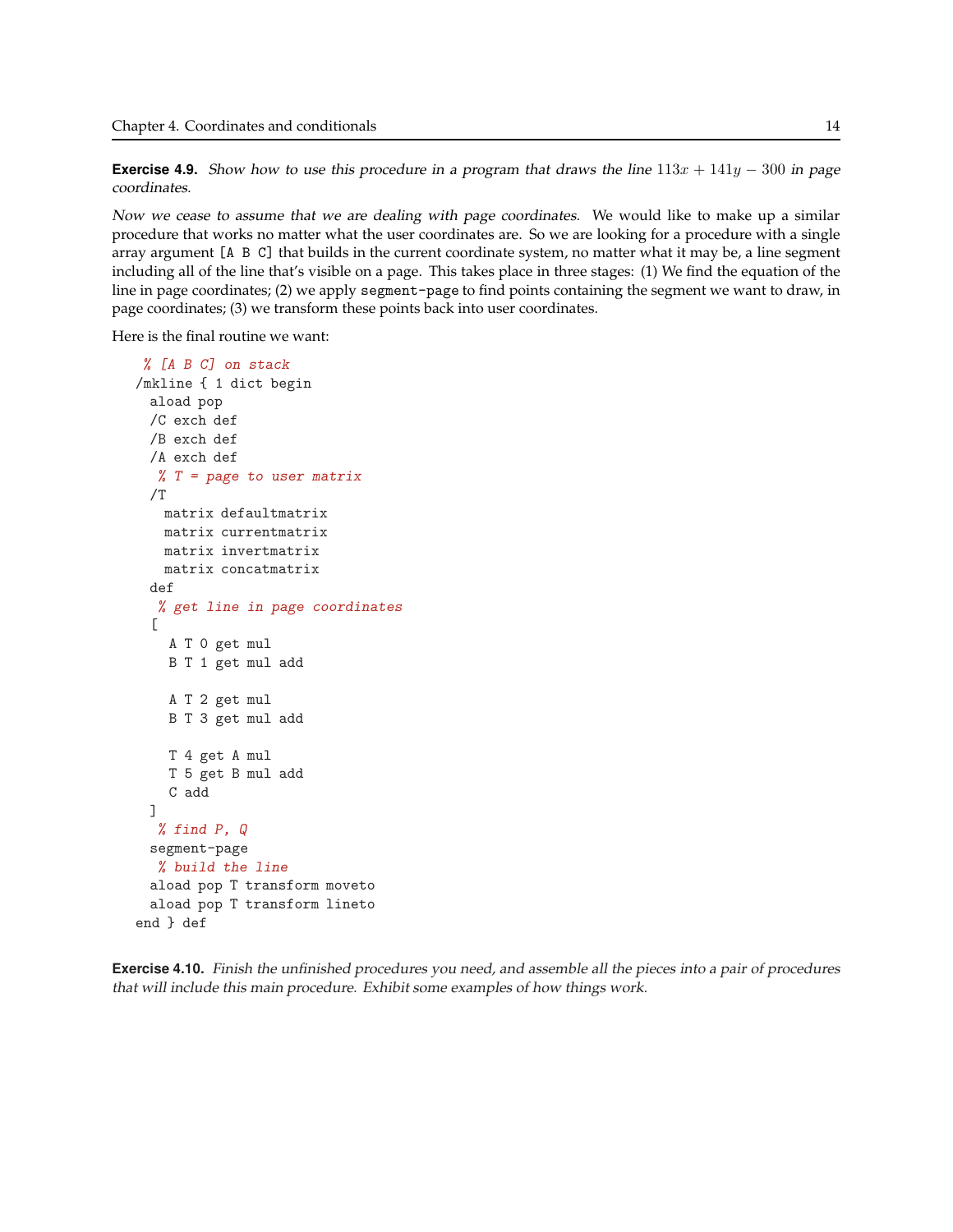#### **4.7. Another way to draw lines**

There is another way to solve the problem posed in this chapter, and that is to find exactly where the line enters and exits the page. This reduces to the following problem: Suppose  $(x_0, y_0)$  and  $(x_1, y_1)$  are the lower left and upper right corners of a rectangle, and  $Ax + By + C = 0$  the equation of a line. How can you find the points where the line intersects the boundary of the rectangle?

There are many possibilities, of course—the line could intersect in 0, 1, or 2 points, and in the course of solving the problem you must decide which. We'll deal with a related problem in a more organized fashion later on when we look at the Hodgman-Sutherland algorithm, but the problem here, although somewhat related, is simpler.

We want to define a procedure with three arguments—( $x_0, y_0$ ),  $(x_1, y_1)$  (corners of the rectangle) and  $[A, B, C]$  that returns an array of 0, 1, or 2 points of intersection. Details will be left as an exercise, but I want to explain here some of the features of the procedure that will be applicable in other situations, too.

Let's look at an explicit example to see how things are going to go. Suppose we ask whether the line  $f(x, y) =$  $2x+3y-1=0$  intersects the frame of the unit square, and if so where it intersects. The thing to keep in mind here is that the computer is, of course, blind. It can't see anything, so how is it going to figure out where intersections occur? The fundamental criterion is this: if P and Q are two points on either side of the line, then  $f(P)$  and  $f(Q)$ will have different signs. In other words, we evaluate  $f(x, y)$  at each of the corners of the square, and if we find sides where the signs at the ends are different, we have an intersection. Here is what happens in this case:



There are two sides where the sign of  $f(x)$  is different at the end points. At the bottom the range is −1 to 1, and will be 0 at the midpoint. At the left the range is  $-1$  to 2, which tells us that the intersection point is 1/3 of the way from bottom to top.

What happens in the procedure? Start at one corner, say the lower left, and then 'walk around' the sides of the rectangle, checking to see if the line  $Ax + By + C$  intersects that side. There are a few subtle points to be taken into account.

One subtle thing is to be careful exactly what a **side** is. As we walk around the sides, we traverse them in a particular direction—the sides are **oriented** segments. It turns out to be best to define a side of the rectangle to include its endpoint but exclude its beginning. Thus a side looks like this, metaphorically:



Before I start with details, let's think about the possibilities. (1) There could of course be no point of intersection at all. (2) There could be a single intersection, which could be either be (a) in the middle or (b) at the endpoint. (3) The whole side could be part of the line.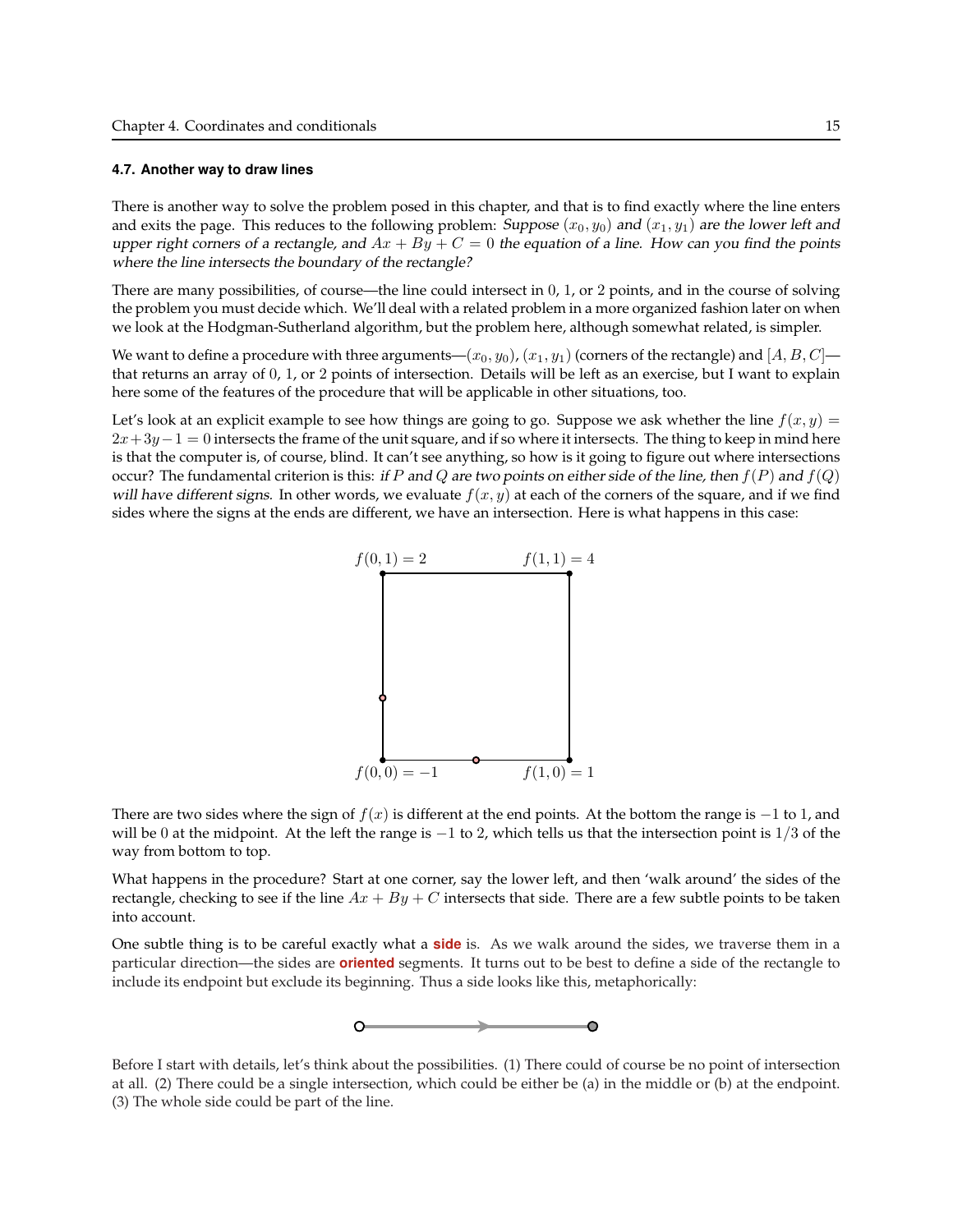

How can we distinguish these cases? Basically, by checking the sign of  $Ax + By + C$  at the two ends of the side. Let

$$
F_P = Ax_P + By_P + C, \quad F_Q = Ax_Q + By_Q + C.
$$

Here is a complete logical breakdown:

- If  $F_P < 0$  and  $F_Q > 0$ , there is a single interior point of intersection.
- Same conclusion if  $F_P > 0$  and  $F_Q < 0$ .
- If  $F_P < 0$  and  $F_Q = 0$  then the endpoint Q is a point of intersection.
- Similarly if  $F_P > 0$  and  $F_Q = 0$ .
- If  $F_P = 0$  and  $F_Q = 0$  the side is contained in the line.
- In all other cases there is no intersection.

One question is how to deal with the case where the side is contained in the line. It turns out that there is one best thing to do, and that is to treat it exactly the same as other cases where  $Q$  is on the line. This will work because on the previous side the point  $P$  will be counted, and the procedure will return both  $P$  and  $Q$ , which is quite reasonable.

The breakdown can be summarized: (1) if  $F_P F_Q < 0$  then there is an interior point; (2) if  $F_Q = 0$  then Q is the point of intersection; (3) otherwise, there is no intersection.

Another problem is mathematical. In the case of an interior point of intersection, how is it calculated? The function  $Ax + By + C$  is equal to  $F(P)$  at P, 0 at the intersection point, and  $F(Q)$  at Q. The increase of F across the segment is linear, so that

$$
F((1-t)P+tQ) = (1-t)F(P) + tF(Q) = F(P) + t(F(Q) - F(P))
$$

and if we want to get  $F((1-t)P + tQ) = 0$  we set

$$
t = \frac{F(P)}{F(P) - F(Q)}.
$$

I can say some more about what the procedure does. After defining some variables, it puts a [ down on the stack, then looks at each side in turn. If there is a point of intersection  $(x, y)$  it puts it on the stack as an array of two points. Otherwise it does nothing. As the procedure exits it puts ] on the stack. What's returned on the stack will be thus of the form [], [[..]], or [[..][..]]. I can offer one hint, too, for efficiency—start off with P equal to the corner point, and calculate  $F_P$  immediately. When you have looked at a side, define the new values of  $P$  and  $F_P$  to be the current values of  $Q$  and  $F_Q$  and go on to the next side.

**Exercise 4.11.** Define the procedure in detail. Write it so that it will handle any convex closed polygon, that is to say one that bulges out, so that the intersection of <sup>a</sup> line with it is always either empty, <sup>a</sup> single point, two points, or a whole side.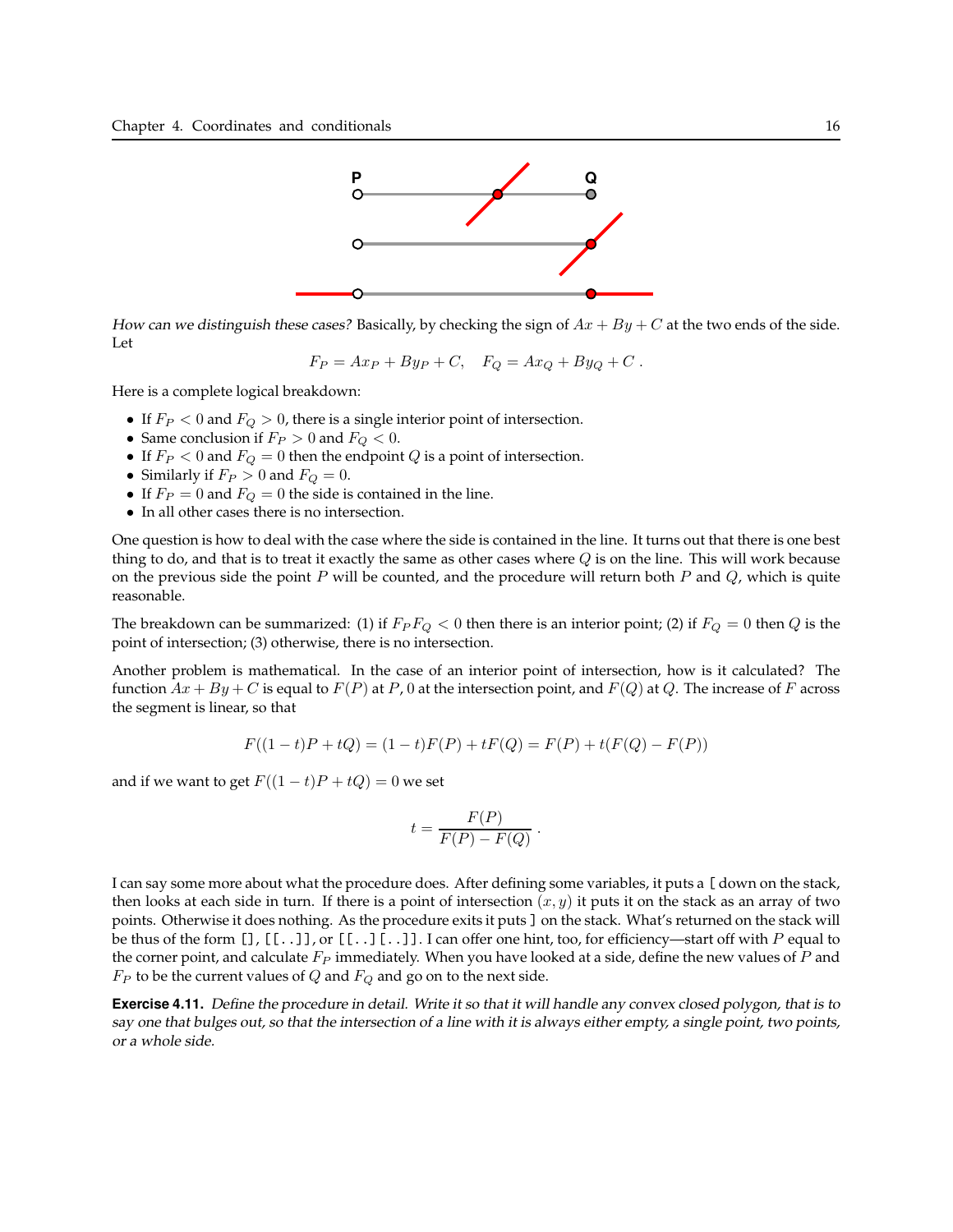## **4.8. Clipping**

It might be that we don't want to draw all of the visible line, but want to allow some margins on our page. We could modify the procedure very easily to do this, by changing the definitions of xleft etc., but this is inelegant, since it would require putting in a new procedure for every different type of margin. There is a more flexible way. There is a third command in the same family as stroke and fill, called clip. It, too, is applied to a path just constructed. Its effect is to restrict drawing to the interior of the path. Thus

newpath 72 72 moveto 540 72 lineto 540 720 lineto 72 720 lineto closepath clip

creates margins of size  $1''$  on an  $8.5'' \times 11''$  page in page coordinates. If you want to restrict drawing for a while and then abandon the restriction, you can enclose the relevant stuff inside gsave and grestore. The command clip is like fill in that it will automatically close a path before clipping to it, but as with fill it is not a good habit to rely on this. This is another example of the idea that *programs should reflect concepts*: if what you really have in mind is a closed path, close it yourself. The default closure may not be what you intend.

## **4.9. Order counts**

This seems like a good place to recall that the order in which a sequence of coordinate changes takes places is important. Sometimes this is a useful feature, sometimes just a nuisance.

I have said before that non-uniform scaling (i.e. scaling by different factors on the different axes) can have peculiar effects. This is particularly so when applying rotations. It is very important in what order rotating and scaling occur, if the scaling is not uniform.

Here is what happens for each of these sequences:



The point to keep in mind is something I have said before—after a coordinate change is made, all further coordinate changes take place with respect to that new system. Rotation always preserves the curve  $x^2+y^2=1.$